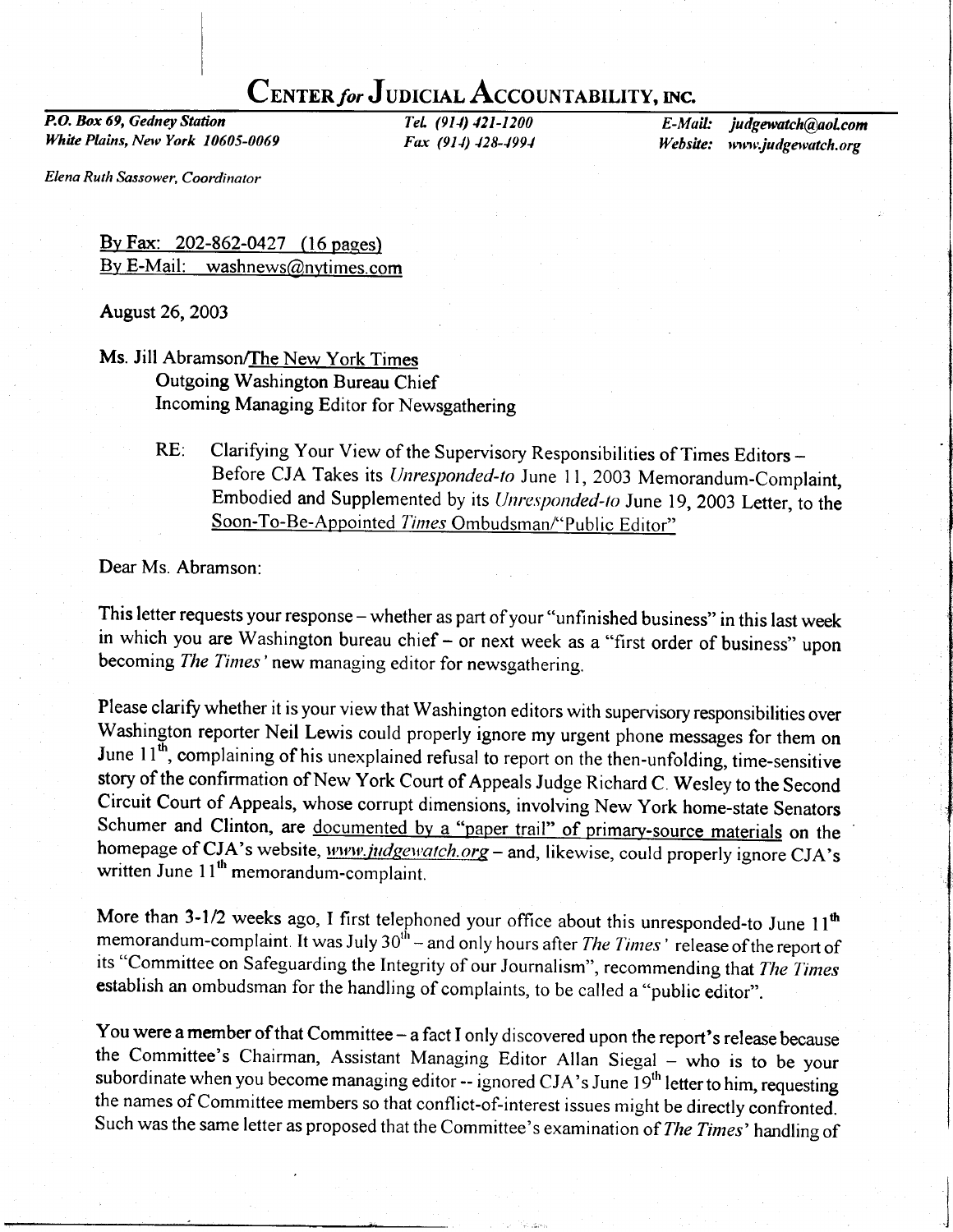complaints (for purposes of evaluating the necessity of an ombudsman) begin with CJA's unresponded-to June  $11<sup>th</sup>$  memorandum-complaint.

**Presumably it was at Mr.** Siegel's behest that his assistant, Ellen Kavier, ignored my July 8<sup>th</sup> and<br>July 15<sup>th</sup> voice mail messages, inquiring as to the status of CJA's unresponded-to June 19<sup>th</sup> letter<br>and advising th Committee members, which she stated she would have "to find". However, I received nothing and, when I called her again two days later, she disavowed that she had agreed to send me a membership roster - and expressly declined to do so. When I asked Ms. Kavier to at least confirm that all Committee members had been furnished the June 19<sup>th</sup> letter, she told me she could "not  $\text{say}^{3,1}$ .

Consequently, in telephoning your office on July 30<sup>th</sup>, I especially wanted to know whether, as a Committee member, you had been provided with a copy of CJA's June 19<sup>th</sup> letter and the focallypresented June 11<sup>th</sup> memorandum-complaint about Mr. Lewis and the Washington Bureau it enclosed. I so stated to your assistant Liz Hines - while noting that the Washington Bureau was an indicated recipient of both these documents and that you should have independently received them through the Bureau. Indeed, on June  $24<sup>th</sup>$ , they were faxed and e-mailed to your direct attention as bureau chief.

Ms. Hines told me that you were in New York, but that she would give you my message when you returned. She may also have requested that I put something in writing. However, the next day, July 31 $^{st}$ , before I could do so, *The Times* announced your promotion to managing editor for newsgathering. Once again, I telephoned your office. Again, Ms. Hines told me that you were in<br>New York. She then added that she had been told that *The Times* had responded to the June 11<sup>th</sup> memorandum-complaint. I immediately asked who had told her this -- as I had received no response. With that, Ms. Hines transferred my call to an extension with a voice mail recording on which I left a message.

The Times should have retained him on its staff – handling complaints, no less – after I had documented his vicious and depraved conduct toward me when I called him in November 1996 about *The Times'* non-response to CJA's complaint and the December 2, 1996 supplement thereto (in which the graphic details of Mr. Borders misconduct were recited) were expressly identified in CJA's unresponded-to June  $19<sup>th</sup>$  letter (at p. 2).

What Ms. Kavier did "say" – and this in our July  $23<sup>rd</sup>$  phone conversation in response to my inquiries – was that CJA's "materials" had been "forwarded to the subcommittee looking at complaints" – whose membership she did not identify, other than that neither it nor the Committee as a whole included Bill Borders, who she had suggested I call about my complaint that there had been no response to CJA's June 19<sup>th</sup> letter and the June 11<sup>th</sup><br>memorandum-complaint it enclosed..<br>I told Ms. Kavier that, under no circumstances, would I call Mr. Border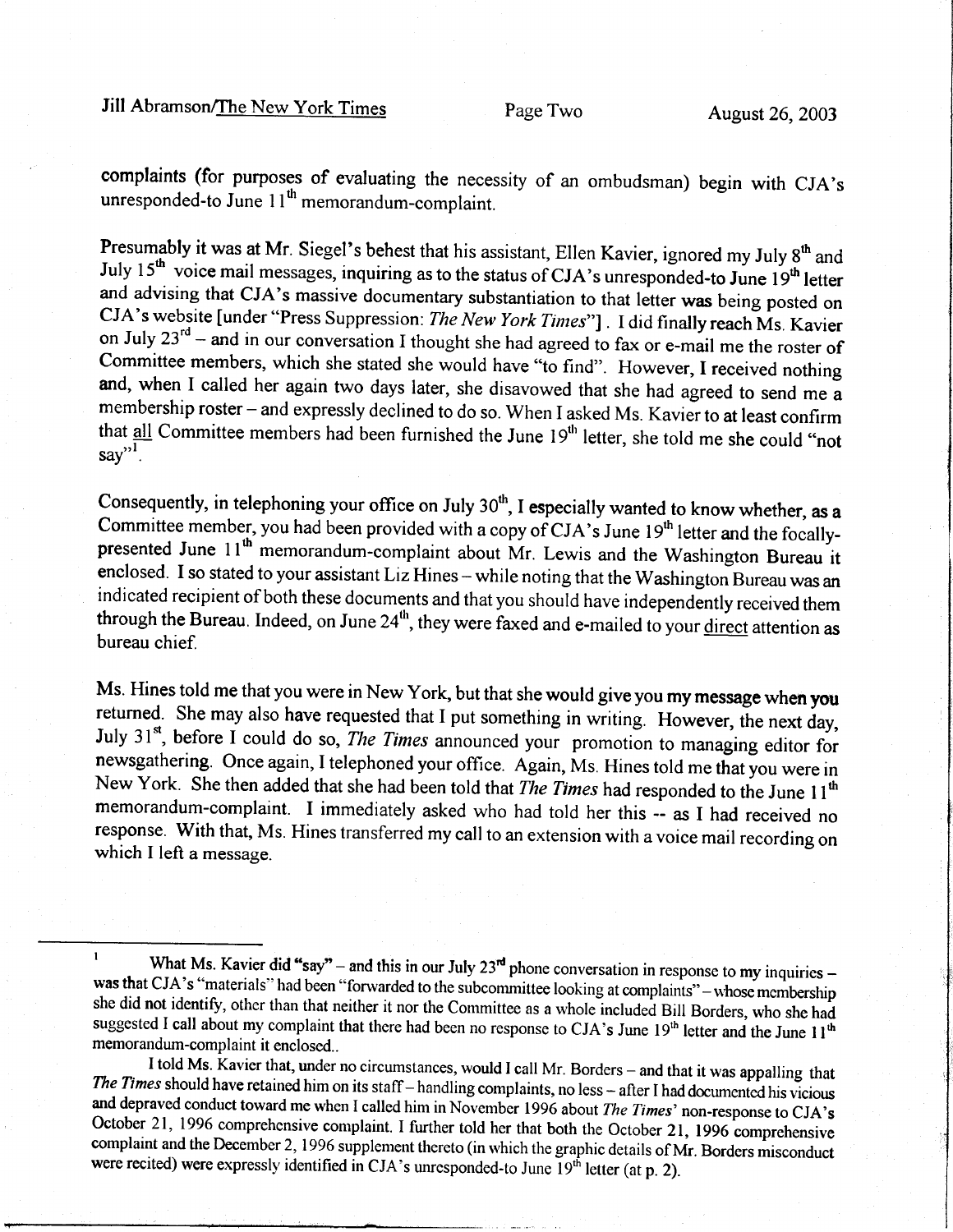I believe the extension was that of Washington News Editor Greg Brock, who returned my call a short time later. However, it rapidly became clear that if Mr. Brock had been the one to inform Ms. Hines of a *Times* response to CJA's June  $11<sup>th</sup>$  memorandum-complaint, it was because someone had misled him on the subject. Indeed, Mr. Brock told me that he was unfamiliar with the June  $11^{th}$  complaint, whose content he therefore asked that I detail. He also told me that he thought the complaint had resulted in a printed "correction" – and that, in returning my call, it was about this "correct

After reiterating to Mr. Brock that there has been no printed "correction" because no story had<br>been written – not by Mr. Lewis or by anyone else -- I offered to e-mail him the June 11<sup>th</sup><br>memorandum-complaint and June 19 31<sup>st</sup> reflected the MINIMAL nature of what I expected from Mr. Brock by way of follow-up to our phone conversation, which, moreover, I had discussed with him when we spoke,

"Please CONFIRM that there has been NO RESPONSE from any editor of the Washington Bureau to CJA's June 11<sup>th</sup> memorandum-complaint. None was received by me - as likewise I received NO RESPONSE to any of my phone messages, urgently requesting to speak to an editor about an unfolding, timesensitive story." (emphases in the original).

That was 27 days ago – and there has been no word from Mr. Brock since. No matter that 13 days ago, on August  $13^{th}$ , I sent him a reminder -- a copy of my e-mail of that date to Deputy Editorial Page Editor Philip Taubman, who will be succeeding you next week as Washington bureau chief. As yet, I have also heard nothing from Mr. Taubman in response.

Now, CJA awaits your response - before formalizing this serious and substantial matter in a complaint for the soon-to-be appointed Times ombudsman/"public editor".

For your convenience, copies of my July  $31<sup>st</sup>$  and August  $13<sup>th</sup>$  e-mails to Mr. Brock, with attachments, are enclosed.

Thank you. Thank you.

and responsible journalism. ELENA RUTH SASSOWER, Coordinator

Center for Judicial Accountability, Inc. (CJA)

Enclosures:

CJA's July 31<sup>st</sup> e-mail, with attachments (12 pages) / August  $13<sup>th</sup>$  e-mail (1 page)

cc: Allan M. Siegal, Assistant Managing Editor

Philip Taubman, Outgoing Deputy Editorial Page Editor/Incoming Washington Bureau Chief Greg Brock, Washington News Editor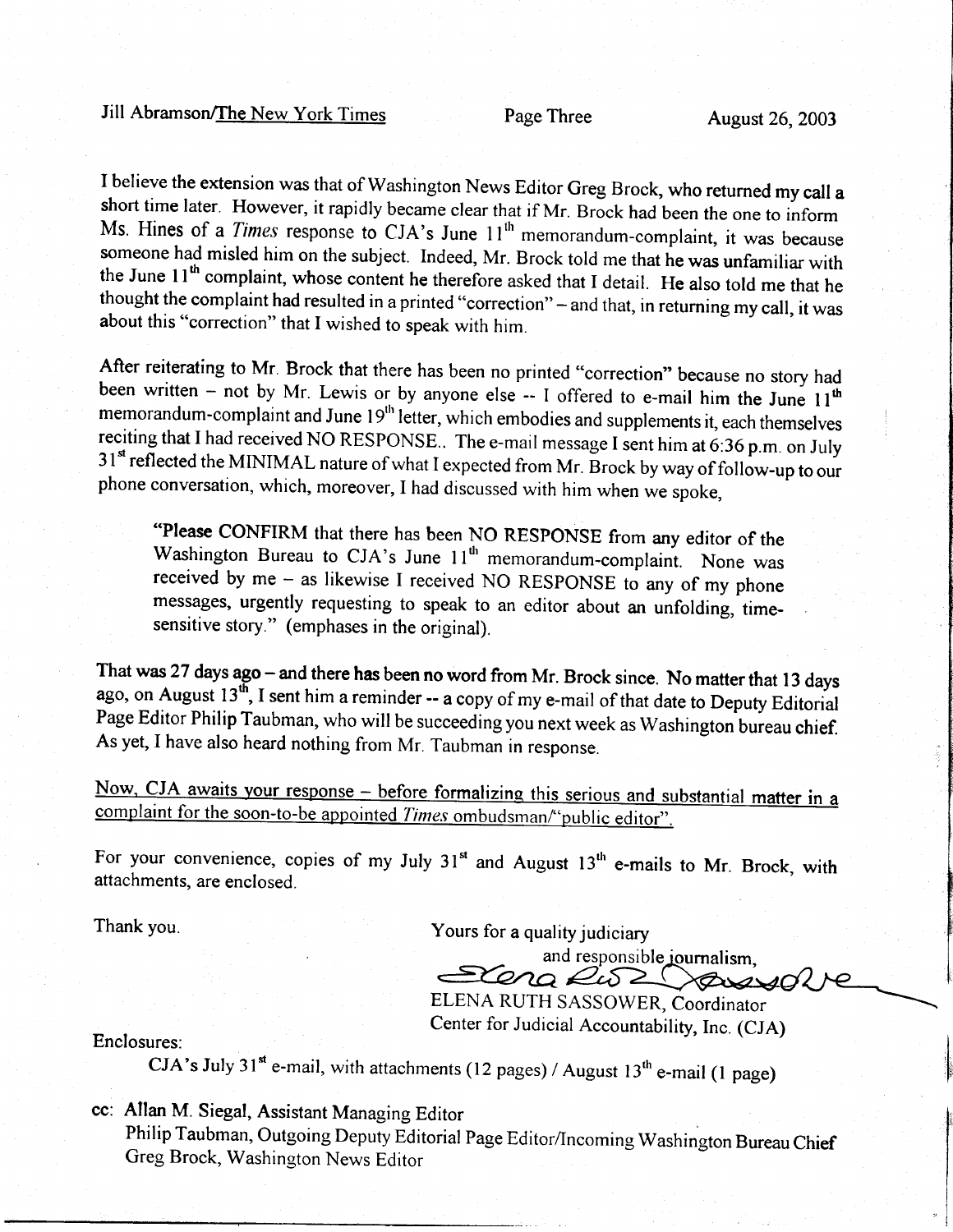Subj: CJA's June I lth complaint

Date: 7/31/2003 6:36:39 PM Eastern Daylight Time<br>From: Judgewatchers

Judgewatchers

To: brockg@nytimes.com<br>File: 6-11-03-editorialboard d

File: 6-l 143-editorialboard.doc, 6- l9{3-siegel.doc, 6-24-03-siegel-etc.doc, 6-1243-editorialboard.doc, 6-19-03- transmittal.doc

TO: Greg Brock, News Editor New York Times/Washington Bureau

Thank you for your return call. Please CONFIRM that there has been NO RESPONSE from any<br>editor of the Washington Bureau to CJA's June 11th memorandum-complaint. None was received<br>by me -- as likewise I received NO RESPONSE

Attached, for your convenience, are

CJA's June 11th memorandum-complaint CJA's June 19th letter to Allan Siegel CJA's June 24th transmittal memo, expressly to the attention of Washington Bureau Chief Ji]<br>Abramson Abramson.

Should you Additionally attached, FYI, are CJA's June 12th and June 19th transmittal memos.<br>wish to see the fax/e-mail receipts, I will gladly provide them to you.

Finally, insofar as Mr. Lewis' conflict-of-interest in evaluating the newsworthiness of the<br>MONUMENTAL story I presented to him on June 9th - June 11th as to the corruption of the<br>federal judicial selection process -- a c Lewis returned the critique to us "immediately and without comment".

I still have the padded envelope in which Mr. Lewis made that return, postmarked May 26,<br>1992 - Indeed I am lesking wich in the third 1992. Indeed, I am looking right at it.

Thank you.

Elena Sassower, Coordinator Center for Judicial Accountability, Inc. (CJA) (914) 42t-I200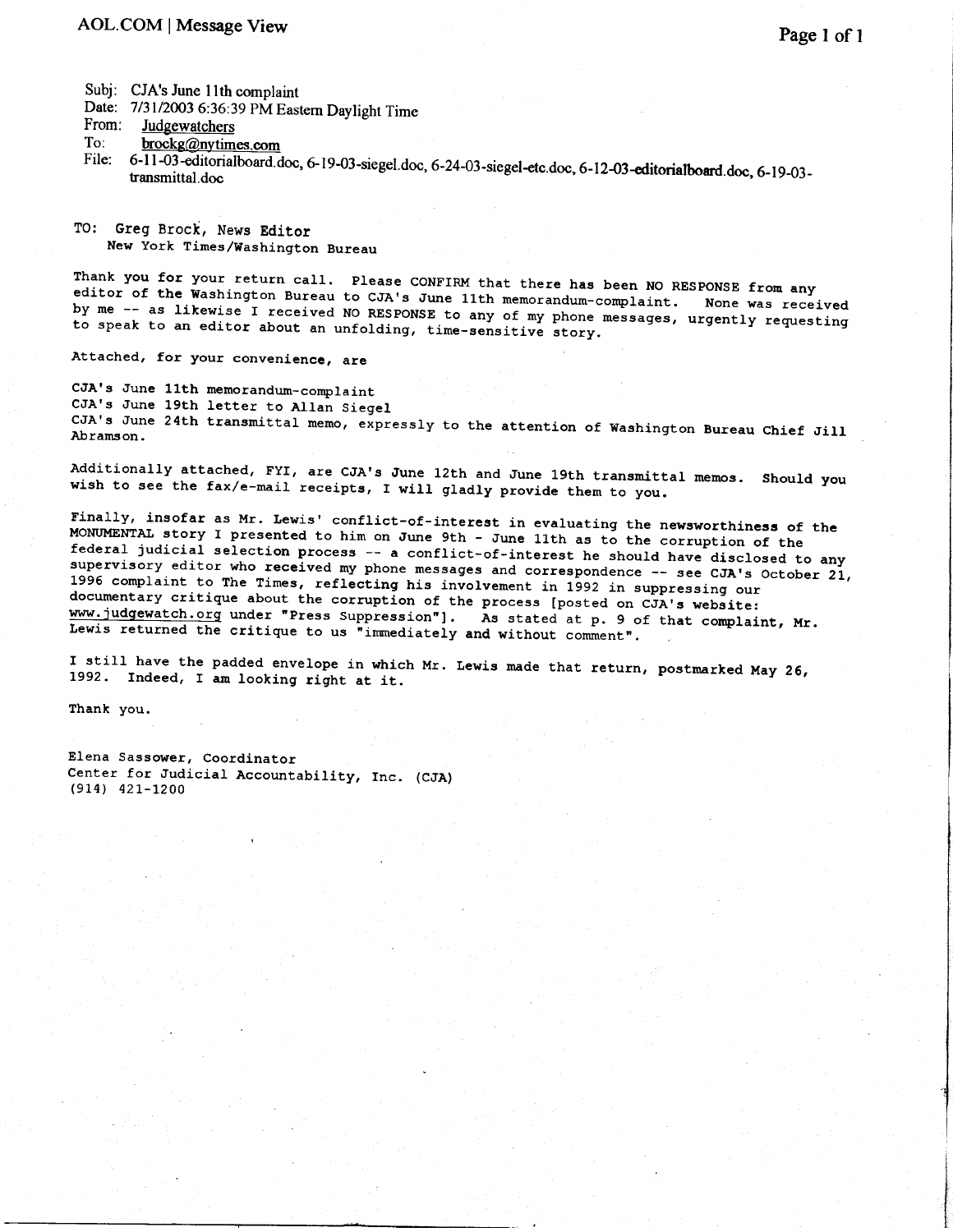# CENTER for JUDICIAL ACCOUNTABILITY, INC.<br>P.O. Box 69, Gedney Station

White Plains, New york 10605\_0069

TeL (914) 421-1200 Fax (914) 428-4994

E-Mail: Website: judgewatch@aol.com www.judgewatch.org

DATE: June24,2003

TO:

Allan M. Siegel, Assistant Managing Editor/The New York Times<br>By Fax: 212-556-7614 (9 nages) 212-556-7614 (9 pages) By E-Mail: kavier@nytimes.com

Editorial Board/The New York Times By Fax: 212-556-3815 (9 pages)<br>By E-Mail: editorial@nytimes.com editorial@nytimes.com

Washington Bureau/The New York Times<br>ATT: Jill Abramson, Bureau Chief<br>By Fax: 202-862-0340 (9 pa 202-862-0340 (9 pages) By E-Mail: washnews@nytimes.com

FROM: Elena Ruth Sassower, Coordinator Center for Judicial Accountability, Inc. (CJA)

Superseding June 19, 2003 letter on how The New York Times handles complaints RE:

Since we have yet to receive any response to CJA's June 19<sup>th</sup> letter on the subject of how The Times handles complaints, enclosed is a superseding version of that letter, making typographical and mostly non-substantive st

Among the important changes, the addition of a reference to our "July 8, 1998 follow-up" to our comprehensive February 12, 1998 complaint against The Times (page 2, second paragraph). Also, stylistic modifications to the p

"Nothing Jayson Blair did remotely compares in magnitude and scope with this knowing and deliberate betrayal of the public trust by The Times' editorial board, aligned with its newsroom, in '*Keeping the Public* Clueless'."

This superseding June  $19<sup>th</sup>$  letter is now posted on the homepage of CJA's website, along with our June 11, 2003 memorandum-complaint. Also posted – under the category of "Press Suppression" listed on the left side o substantiation. in our superseding letter (page 2, second paragraph), albeit without their voluminous documentary

 $E$ cna $d$  $\overline{\chi}$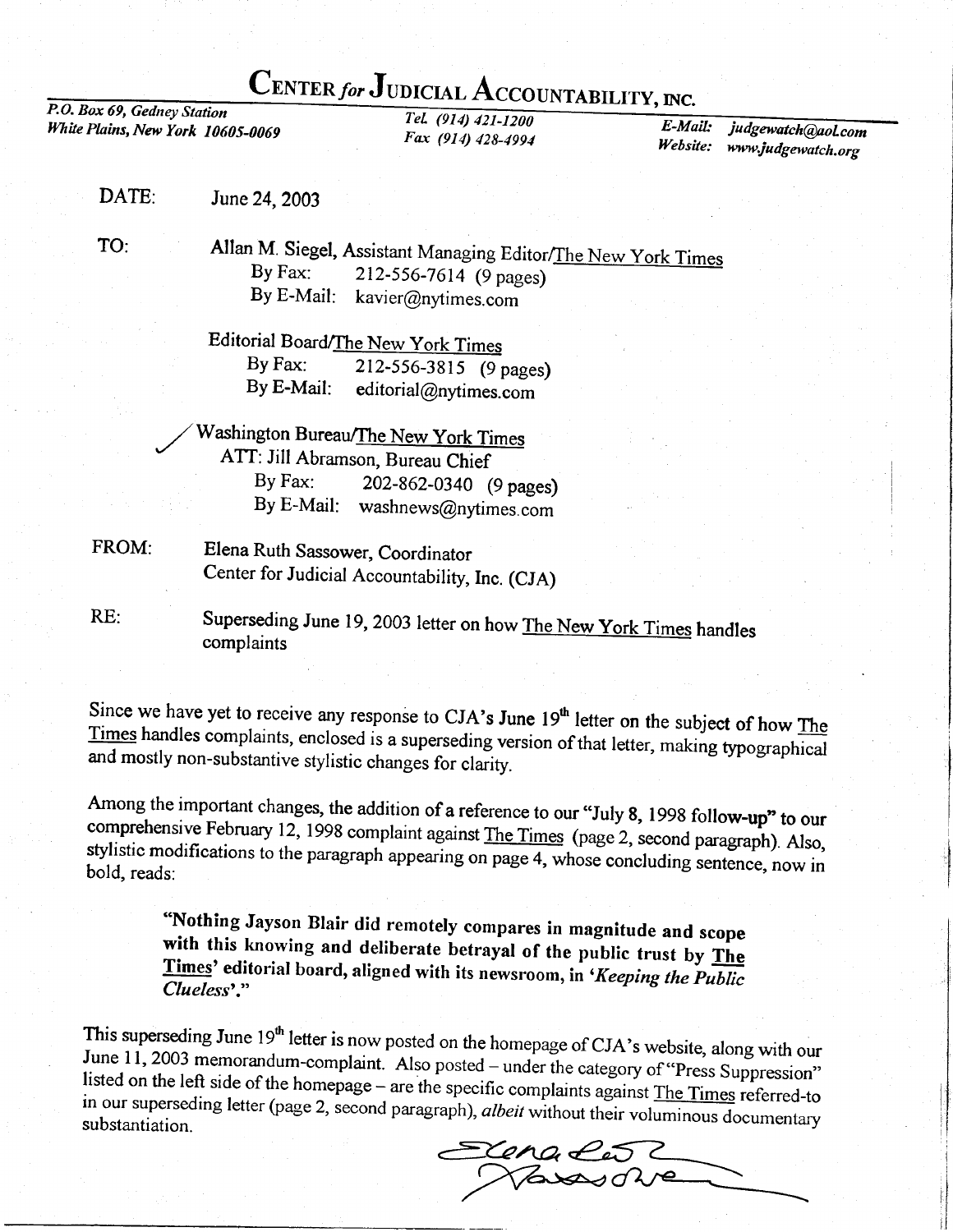## CENTER for JUDICIAL ACCOUNTABILITY, INC.

P.O. Box 69, Gedney Station White Plains, New York 10605-0069

TeL (914) 421-1200 Fax (914) 428-4994

 $E$ -Mail: Web site: www.judgewatch.or judgewatch@aoLcom

#### **URGENT ATTENTION REQUIRED**

DATE: June 12,2003

TO: Editorial Board, The New york Times By Fax: 212-556-3915 [4 pages] By E-Mail: editorial@nytimes.com

> Washington Bureau, The New York Times By Fax: 202-862-0427 [4 pages]

FROM: Elena Ruth Sassower, Coordinator

RE: The Scandal of Federal Judicial Selection in the Second Circuit and the Betrayal of the People of New York by New York Senators Schumer & Clinton -- as Readily-Verifiable from the "Paper Trail" of Primary-Source Materials Posted on the Home-Page of www. judgewatch.org.

The enclosed corrects typos and makes mostly non-substantive clarifying changes in the letter previously sent. Please supersede.

Thank you - and apologies for any inconvenience.

Elena Rusz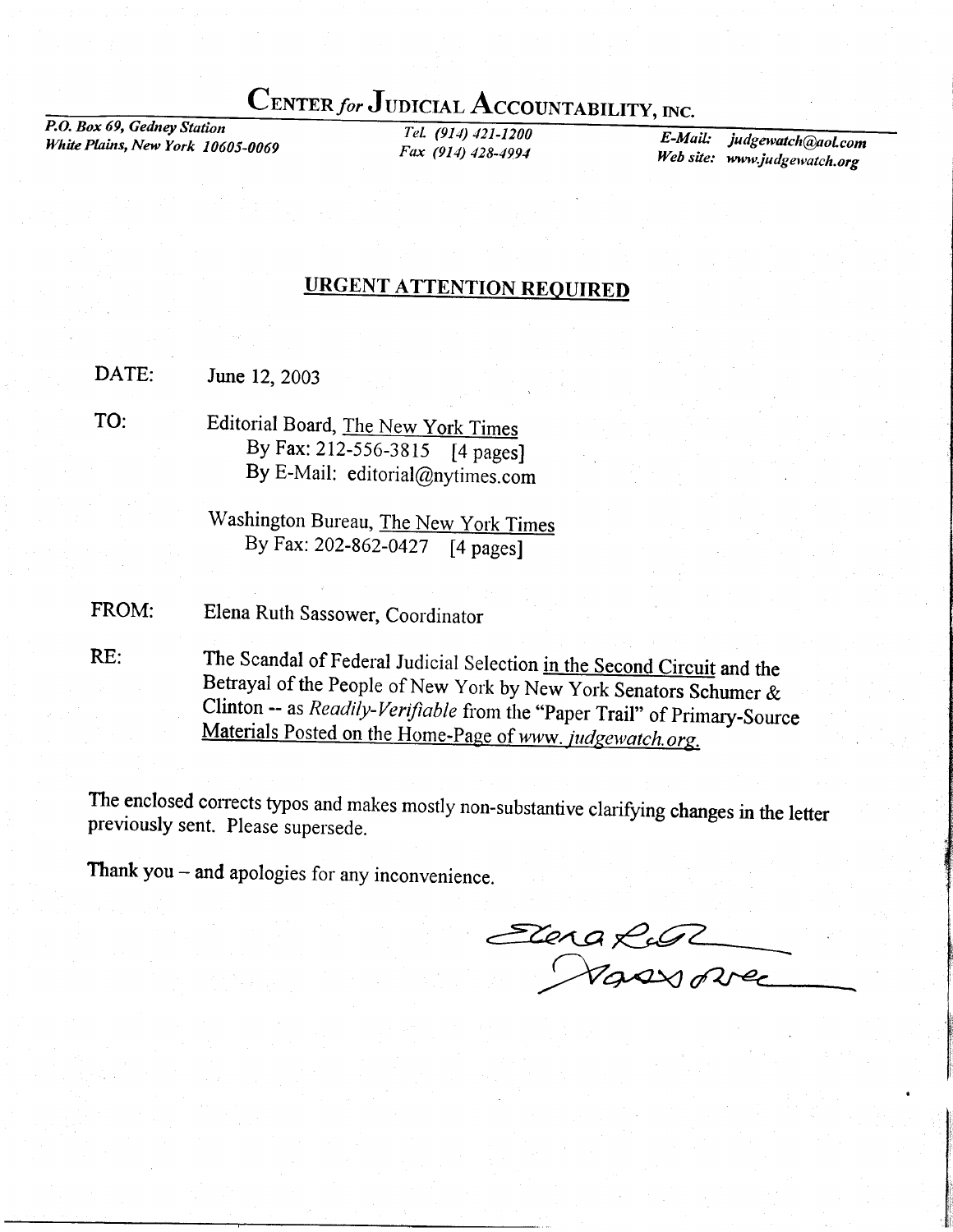### CENTER for JUDICIAL ACCOUNTABILITY, INC.

P.O. Box 69, Gedney Station White Plains, New York 10605-0069

TeL (914) 421-1200 Fox (914) 428-4991

E-Mail: judgewatch@aol.com Web site: www.judgewatch.org

i

l ift

DATE: June 19.2003

TO: Editorial Board, The New York Times By Fax: 212-556-3815 [9 pages]

> Washington Bureau, The New York Times By Fax: 202-862-0427 [9 pages]

FROM: Elena Ruth Sassower, Coordinator

RE: Your NON-RESPONSE to CJA's June 11, 2003 memorandum-complaint

Enclosed is CJA's June 19<sup>th</sup> letter to Allan Siegel, to which you are indicated recipients.

 $\epsilon$ len  $M$